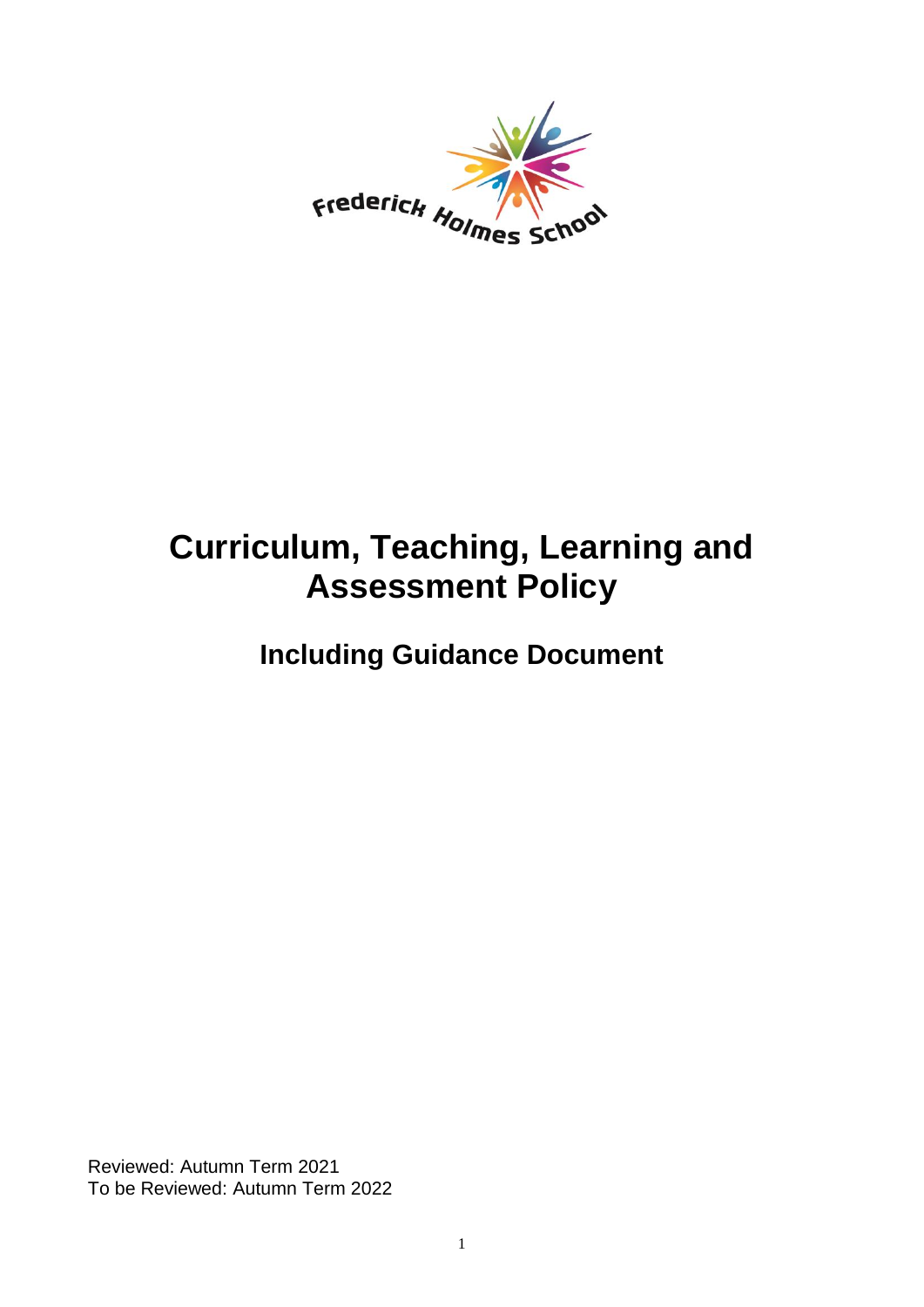# **Purpose:**

This document is a statement of the aims, principles and strategies for teaching and learning at Frederick Holmes School and aims to demonstrate how the school meets the statutory Guidance for Schools to:

- offer a curriculum (from the Ofsted framework 2019) which is balanced and broadly based and offers opportunities for pupils to show progress by remembering and recalling knowledge.
- promote the spiritual, moral, cultural, mental and physical development of pupils at the school and of society
- offer opportunities for pupils to consider their emotional needs and be fully aware of their own wellbeing and that of others.
- prepare pupils at the school for the opportunities, responsibilities and experiences of later life.

#### **1. Vision**

Frederick Holmes School is a nurturing, inspiring, innovative and person-centred place of learning where pupils are happy and safe and achievement is celebrated. Our vision is to see the school's expertise recognised locally and nationally, and developed further to serve the needs of children and young people with complex needs. We will do this by making the most effective use of resources, technology and partnerships to pioneer opportunities for learning.

This follows the idea of Explore, Inspire, Enrich.

Explore: This is how we equip each pupil to explore the world. Our explore curriculum focusses on communication, sensory and physical development.

Inspire: These are the themes and topics that have been designed to inspire pupils in their learning through engaging and interactive activities.

Enrich: These are the wider curriculum opportunities that we offer our pupils, from activities in school such as accessing the Forest School and Horticulture to participating in Independent Living Skills and workshops at Hull Truck Theatre.

#### **2. The School Vision is achieved through the following school aims:**

- to provide a stimulating, secure and welcoming learning environment with equal opportunities for all;
- to promote cognitive, creative, physical, spiritual and moral development through accurate assessment and inspirational teaching and learning strategies and interventions which meet the personalised learning needs of our changing population;
- to engage pupils in a full understanding of their emotional needs and how to keep a positive mental vision even in adversity;
- to provide an inclusive ethos of respect and tolerance and an understanding of the needs of others by developing a culture of shared responsibility in which stakeholders are committed to school improvement and feel valued;
- to promote basic skills, communication and independence skills as we prepare pupils to control their own lives in a safe, inclusive and specialised teaching environment equipped with resources to meet the needs of complex learners;
- to provide vocational opportunities for our more able senior school students and an experience of the world of work for our pupils with more complex needs;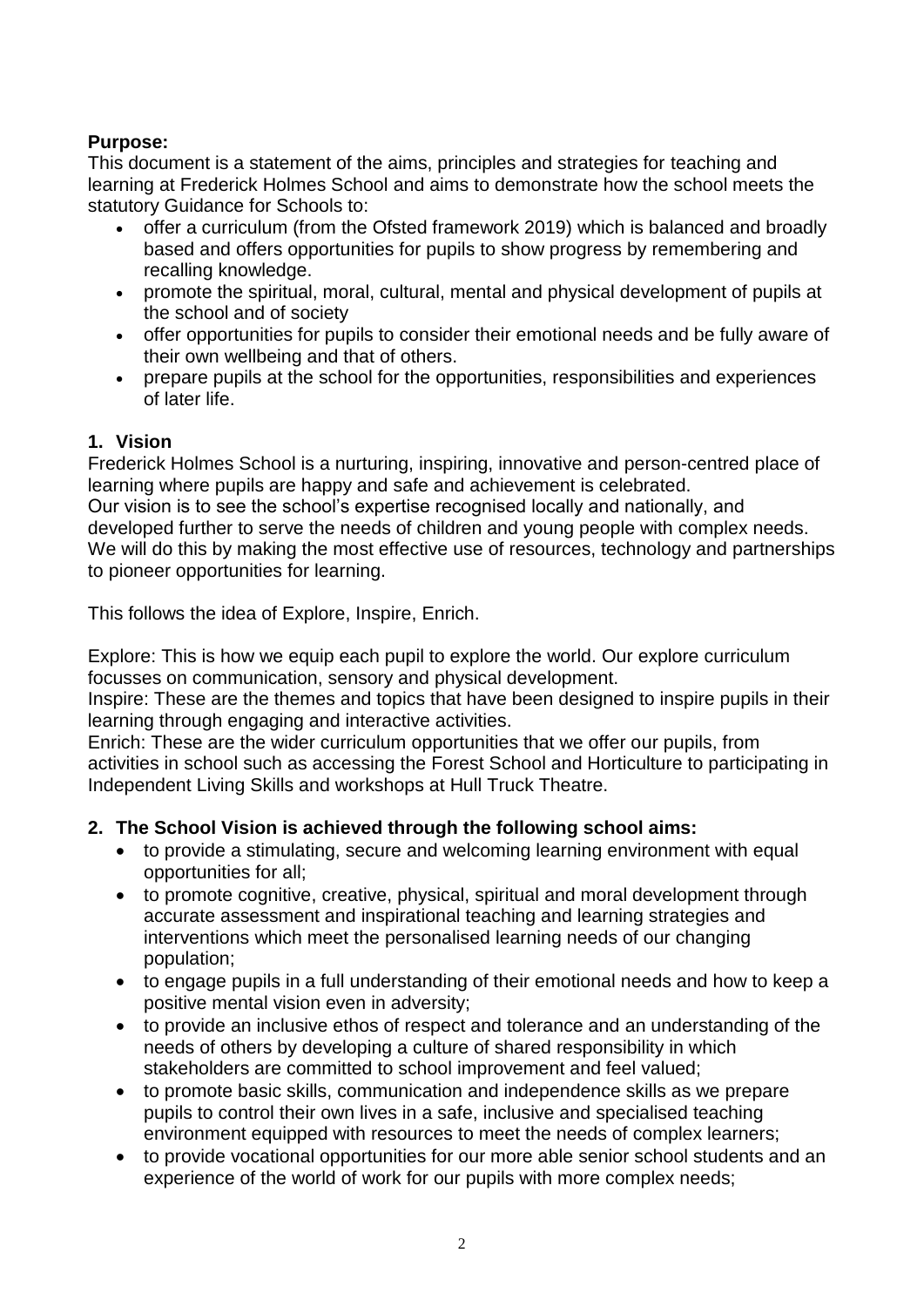• to access best practice by developing links and partnerships with other schools, business and the community within the locality and the wider world through research and partnerships. To reach our vision we have established the following priorities.

#### **3. Curriculum Statement**

The school has welcomed the changes in Curriculum 2019 and the Rochford Review as an opportunity to create a curriculum which is responsive to the unique learning, communication and physical needs of the child. The curriculum is enriched by both national and local curriculum initiatives and strategies and opportunities to work with other providers and agencies to create inspirational and engaging learning opportunities which meet the individual and collective needs of pupils.

Our curriculum is based on a person-centered approach and an individual child's curricula begins with their own Personalised Plan linked to their Education, Health and Care Plan (EHCP), defining what is important to the child and thus what provision is required. Pupils' learning path is dependent on their stage of development and identified SEND learning focus needs. Typically, the journey begins with a clear focus on social communication and physical development. This then leads into a key focus on Basic Skills (cognition and learning) and then to the promotion of Independence and possible employability. The whole core of the curriculum focuses around the following aspects:

- Communication inclusive of receptive, expressive and social elements
- Basic Skills inclusive of functional literacy and numeracy plus a focus on the ability to apply learning
- PSHE linking with building relationships, keeping safe and increasing opportunities for independence
- Thematic learning giving pupils a breadth of experiences to engage with creative learning

Both core and foundation subjects (within the thematic approach) follow clear pathways with regards the knowledge that pupils should be engaging with at various times in their personalised educational journeys and the types of information (sticky knowledge) that they should be able to remember when building on future learning and recalling when revisiting prior learning.

To ensure that we offer the children and young people at Frederick Holmes School a quality of education we follow the key aspects of the Framework, these being:

- **INTENT** the aims of our curriculum including the knowledge and skills to be gained at each stage of a child's education
- **IMPLEMENTATION** the translation of our Intent over time to produce a clear narrative and structure with regards learning across the whole school
- **IMPACT** our evaluation of the knowledge and skills gained by pupils against their expectations.

#### **4. Curriculum Influences**

Frederick Holmes School caters for pupils aged from 2 to 19 years with severe physical disabilities and SLD. Many of the pupils have associated and/or additional learning delay and many have moderate to severe communication disorders. An increasing number of pupils attending Frederick Holmes School have a profile of significant and/or complex learning needs, these pupils are working at levels well below the norms for their peer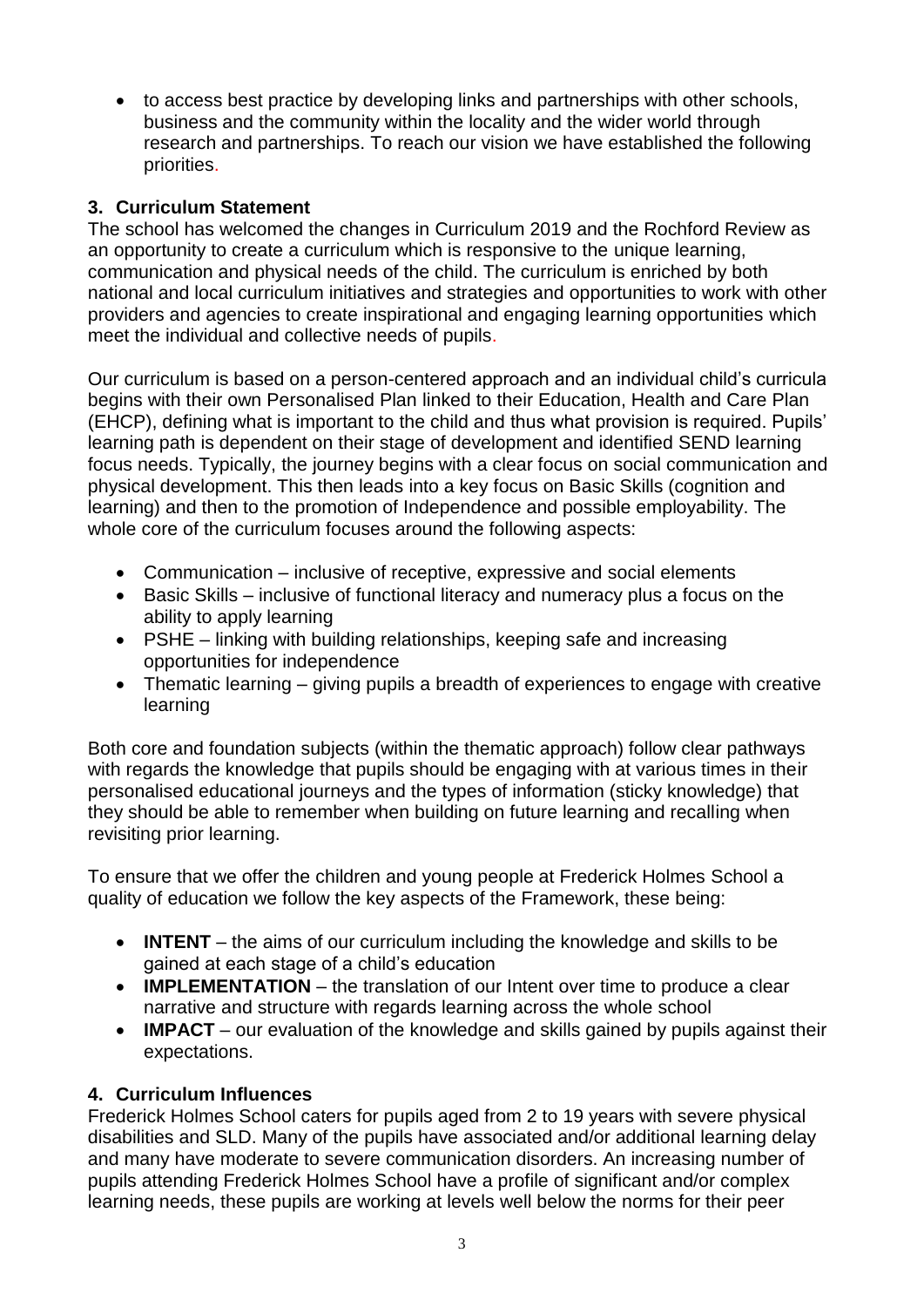group both regionally and nationally. The designation for Frederick Holmes School has changed somewhat over the last few years with more children and young people attending with Severe Learning Difficulties (SLD) as opposed to Physical Disabilities (PD). This has meant that the school has had to identify and promote a clear shift in the curriculum influence. The new Ofsted Framework has been a useful tool in moving our curriculum forward and embracing new challenges.

# **5. Curriculum Aims**

The core function of the curriculum at Frederick Holmes School is to provide for the holistic educational and life needs of each child.

Through our curriculum we aim to:

- Provide a broad, balanced, individualised and supportive learning community that seeks to provide for achievement and enjoyment through the provision of high quality learning opportunities and resources.
- Provide an environment which is stimulating, comfortable and safe, where pupils feel valued as individuals and classroom relationships are built on mutual understanding and respect.
- Promote positive attitudes to learning, so that children enjoy coming to school and they are actively involved and included into the learning process.
- Promote independence skills, self advocacy and encourage personal responsibility.
- Ensure that lessons are well prepared with differentiated learning objectives and resources appropriate to pupils' individual learning needs.
- Ensure that effective and rigorous systems of assessment, monitoring and recording are developed and maintained and that these are used effectively to track learner's progress, to inform future learning and enable them to achieve the best that they can.
- Provide access to effective systems for learning and communication which are embedded into everyday practice:
- Ensure that there are accepted expectations of high standards of behaviour and work at all times.
- Encourage pupils to achieve highly and ensure that good achievements are acknowledged and celebrated widely.
- Promote pupils' spiritual, moral, social and cultural development and prepare all pupils for the opportunities, responsibilities and experiences of adult life.
- Develop active partnerships between the school and the community, parents and other schools so that everyone works together to ensure that each child's holistic needs are fully met.
- Promote an overall understanding of how to ensure a positive mental attitude and high level of wellbeing.
- Ensure that that all staff have the opportunities for continuous professional development so that they are equipped to deliver effective teaching and learning practices in the classroom.

#### **6. Curriculum Structure**

- The school is organised into Early Years, Primary, Senior and the College Centre. Our Early Years Department consists of pupils ranging from 2-5 yrs; the primary phase consists of pupils within Key Stages 1 and 2; the senior phase consists of pupils within Key Stages 3 and 4; our Key Stage 5 students are in the College Centre.
- Pupils are grouped primarily by chronological age and also through cognitive ability. We aim to place children within their Key Stage except where individual circumstances require otherwise. Class groups may include a mix of year groups and Key Stages and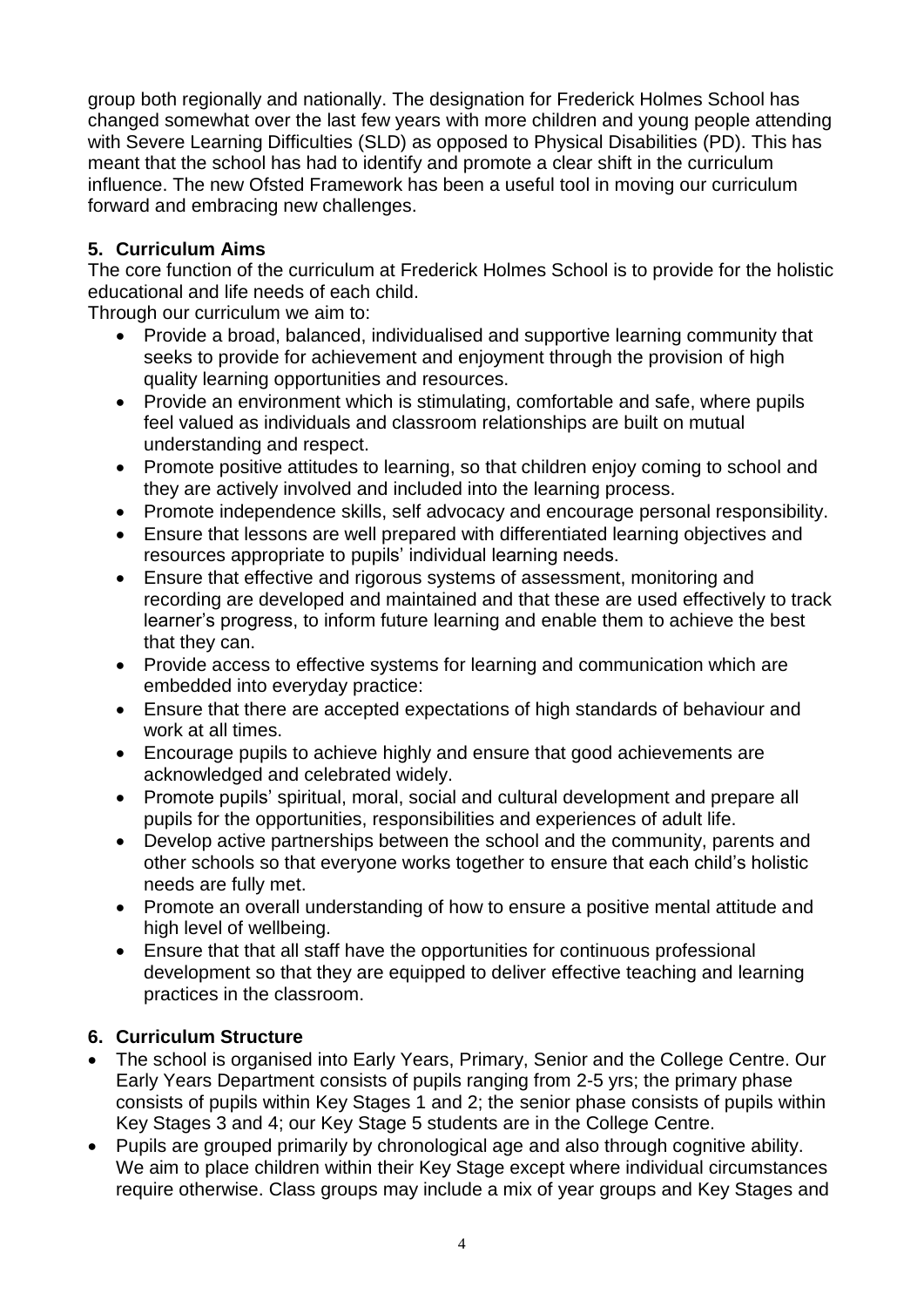the curriculum is adapted to meet the needs and abilities of the children. The curriculum is generally organised on a class base (primary) model with some ability sets for Basic Skills

- The Early Years curriculum is based on the Curriculum Guidance for the Early Years. Key Stage 1 is also delivered using the Early Years curriculum model.
- In Key Stages  $2 4$  the curriculum follows the guidance set out in the National Curriculum. Achievements of pupils in some areas in 14-19 are accredited through the ASDAN schemes of learning and Basic Skills qualification where appropriate.
- In Post 16, students have individualised learning programmes based on nationally recognised accreditation schemes and qualifications. There is an increasing focus on independent living and vocational experiences as pupils prepare for the transition to adult life.
- Pupils experiencing profound and complex learning needs follow a curriculum program called IMPACTS. They work toward personalised outcomes in communication, cognition and environmental controls delivered through a curriculum designed with a small step approach, enabling pupils to meet their physical and sensory needs.
- The school is signed up to the Head Start programme and ensures that pupil wellbeing is a key factor addressed in all teaching and learning activities. It promotes positive mental health of all stakeholders and focuses on emotional resilience
- The school has a number of specialist facilities for Teaching and Learning including an adapted food technology room, rebound therapy room, hydrotherapy pool, café and polytunnel for vocational learning. There are extensive grounds for outside learning and a minibus to access the community and personalised learning.
- Interventions are in place for pupils in receipt of additional funding for example pupil premium, LAC funding, and for pupils identified for catch up. Interventions are generally delivered by Teaching Assistants who provide 1:1 support.

#### **Curriculum across the HET Special Schools**

There is an agreed, collective understanding of the intent of the curriculum across the special schools in the Humber Education Trust. This agreement allows for a high level of partnership and challenge in the curriculum offer in each of the respective schools.

| EYFS/KS1        | I'm learning to learn through play and interaction                             |
|-----------------|--------------------------------------------------------------------------------|
| <b>PMLD</b>     | I'm understanding how I engage in the world around me                          |
| KS <sub>2</sub> | I'm embedding skills, confidence and finding my voice for the<br>journey ahead |
| KS <sub>3</sub> | I'm finding out who I am, and what I am capable of                             |
| $14 - 19$       | I'm preparing to be an adult by applying what I know                           |

#### **7. Pupil progress and Achievement (Assessment Procedures)**

There are a range of assessment procedures in place in school which fall broadly into two areas; Assessment for Learning (AFL) and assessment which tracks the progress of individuals and groups. The school has a yearly assessment cycle that rigorously monitors individual and group attainment and progress.

#### **Assessment for learning**

Assessment for learning is the process of using information on achievement and attainment to inform future planning, teaching strategies and learning objectives. It is the responsibility of all teaching and classroom support staff.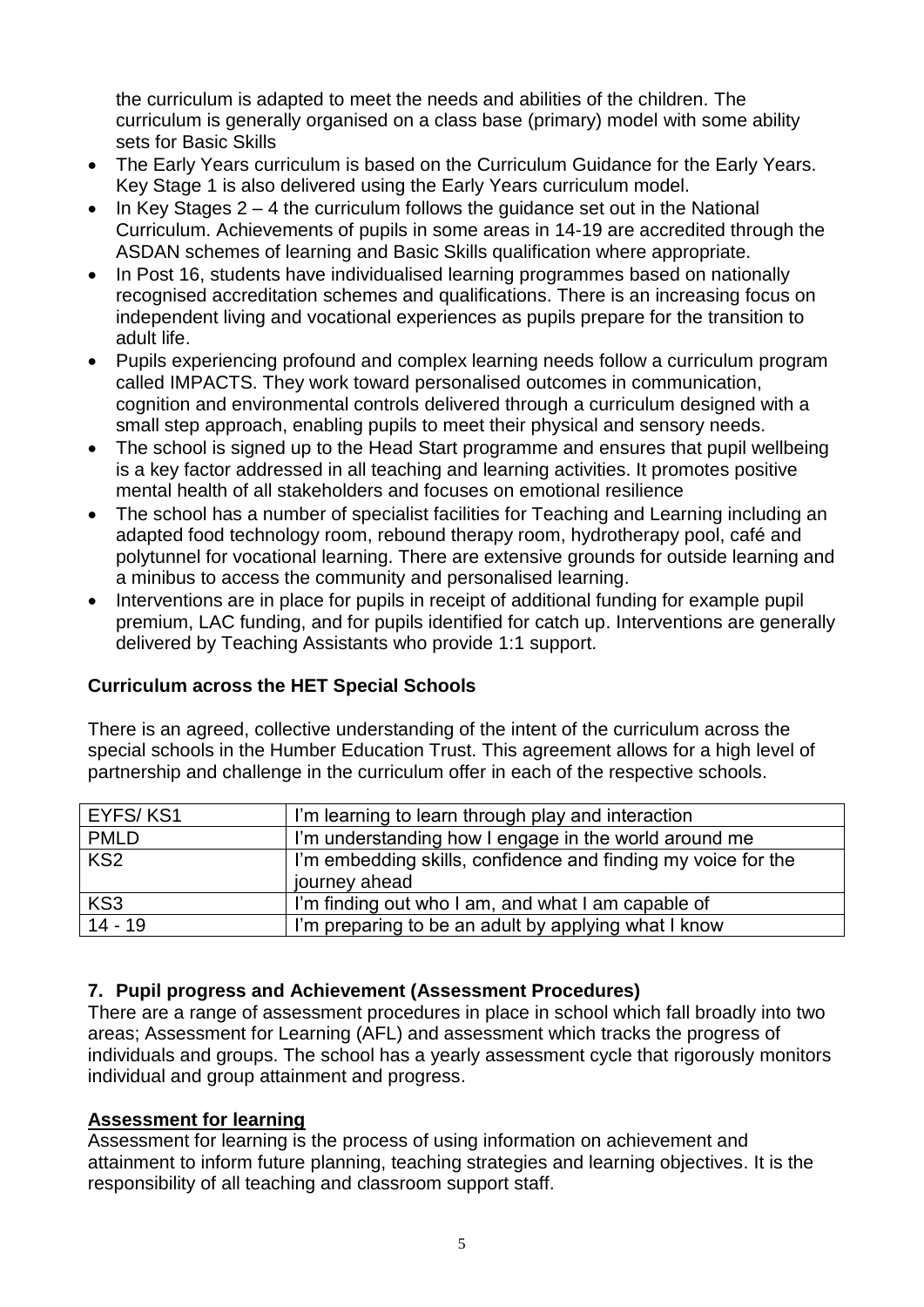At Frederick Holmes School teachers continually assess understanding within lessons through a range of strategies including: questioning, self and peer assessment, learning conversations and target setting. Feedback, both oral and written is given to learners during lessons and, where appropriate, through the marking of books. Work is uploaded to the online evidence program Evisense, for the purpose of tracking progress and moderation opportunities. Teachers provide clear next steps and related commentary in pupil books to enable children to move forward in their learning. Self and peer assessment are an expectation for those groups of children for whom it is appropriate enabling them to be involved and take ownership of their own learning and progress.

#### **Assessment to Track Pupil Progress**

The school uses a range of assessment systems appropriate to the age, cognitive ability and the curriculum. All pupils have a Personalised Plan with SMART targets. The progress towards these targets is reported to parents at the end of each term. The school also completes Deep Dives to ensure that all curriculum areas are in line with the Framework expectations and that all children are receiving the most effective quality of education at Frederick Holmes School. Senior Leaders and Subject Leaders complete regular 'Learning Walks' and complete twice annual progress reports to ensure children are on track with their learning and progress. Interventions are put in place for children who are not making the expected levels of progress especially in core subject areas.

#### **Early Years**

Baseline assessment is carried out using the EYFS Ages and Stages during the children's first six weeks upon entering the setting. There is continuous monitoring and assessment of each child's development using the Developmental Overview in the 7 prime areas of learning:

- Personal, Social and Emotional Development
- Communication and Language
- Physical Development
- and the four specific areas
- Literacy
- Mathematics
- Understanding the World
- Expressive Arts and Design

Progress is measured against personalised targets and appropriate interventions are in place to enable pupils to meet expectations. The children at Frederick Holmes School make very small steps of progress which are not identifiable on Local Authority tracking methods, so we use our own progress monitoring to ensure these small steps of progress are celebrated.

In the final term in which children reach age five they are assessed against the Early Learning Goals for the Early Years Foundation Stage Profile. This provides parents and carers, practitioners and teachers with a summary of a child's development and learning achievements.

#### **Key Stages 1**

The Key Stage 1 class is a transition group between the EY Foundation Stage curriculum and the National Curriculum. The progress of pupils in Y1 continues to be assessed using EYFS Development Matters in:

Physical Development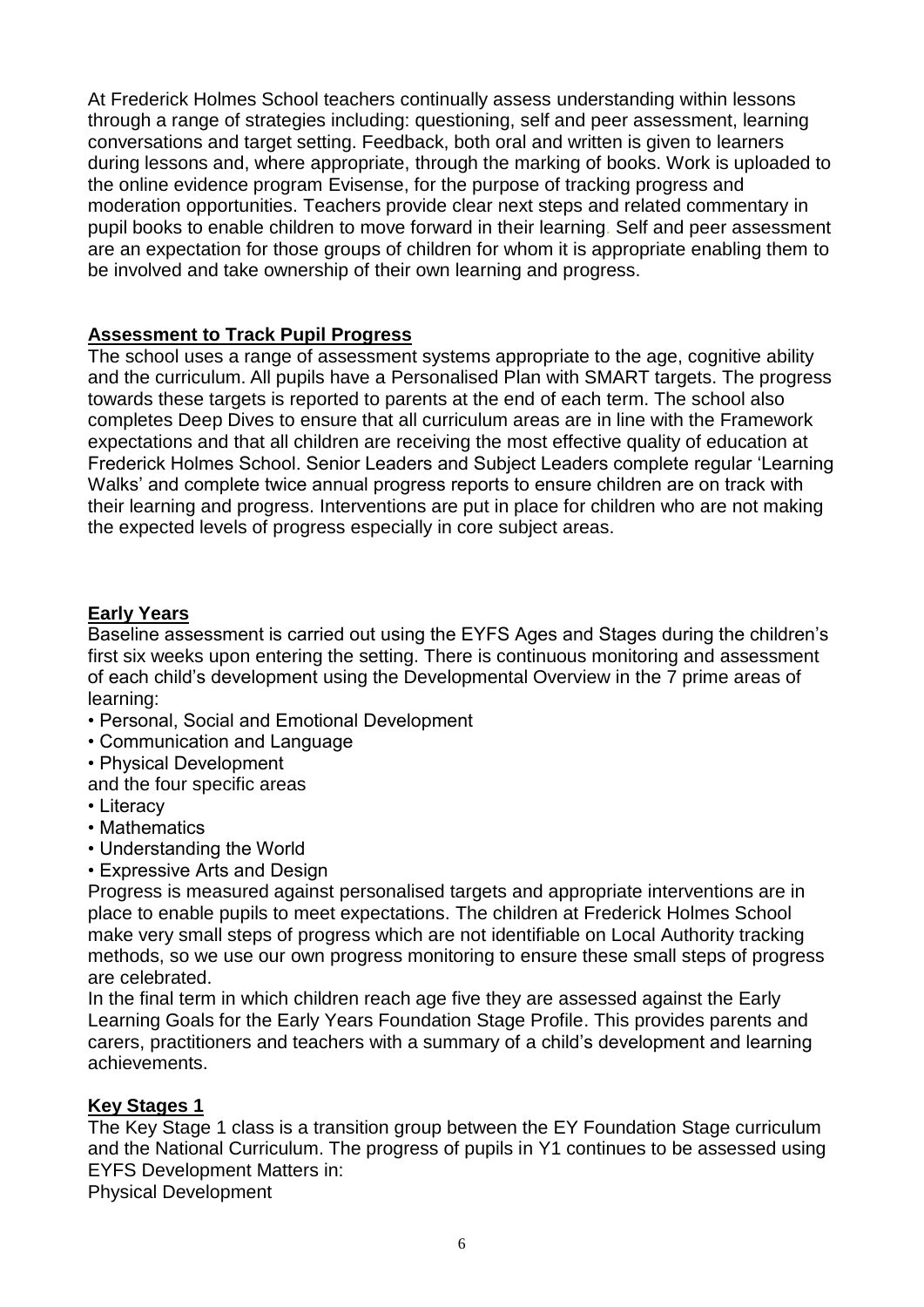#### Understanding the World

#### Expressive Arts and Design

Pupils who will be transferring to the KS2 PMLD group at the end of Y2 continue to be assessed using EYFS Development Matters in all areas in Y1 and Y2. Baseline assessment in IMPACTS is completed for these pupils in the Summer term in Y2. Pupils who will be moving into the National Curriculum groups at the end of Y2 are baselined in B Squared.

#### **Key Stages 2-3**

The progress and attainment of pupils in Maths and English, in Key Stage 2-4, (not PMLD classes), is assessed using B Squared. Statements have broken down the statutory learning requirements into small steps to enable teachers to reflect precise learning and achievement which is measured using a simple scale leading to mastery. Data is recorded electronically and can be accessed and tracked at any time. SLT and subject leaders assess progress twice per year.

#### **PMLD (KS2-5)**

The progress of pupils in PMLD classes is measured using Impacts Statements. Baseline assessments in Communication, Cognition and Environmental Controls are completed during the first half term on entry to the PMLD class and reviewed twice throughout the academic year. The targets on pupil's learning plans are based on their IMPACTS targets. Progress is monitored via moderation of the three IMPACTS areas and the recording of the number of targets pupils have met within each IMPACTS area. The pupils in the College Sensory class all complete their ASDAN PPQ Diploma whilst still progressing through their IMPACTS outcomes.

#### **14-19**

In 14-19 students' achievements are measured through the accreditations/qualifications they gain, as well as the progress each pupil makes towards their personalised targets. Pupils start their journey by completing the ASDAN Transition Challenge then move on to completing modules of the ASDAN Towards Independence, pupils can then move on to the ASDAN Life skills Challenges at Entry Level and also complete Basic Skills qualifications where appropriate. The curriculum for 14-19 pupils is personalised to meet the young person's needs effectively when considering their individual transition pathways.

14-19 staff meet termly to moderate and review progress towards all

accreditations/qualifications. The 14-19 lead attends ASDAN moderation and regular meetings enabling the school to submit work during the summer term. Progress data is collected and analysed twice yearly by the Senior Leaders so that any concerns can be identified and appropriate actions put into place and the school is able to report on the progress that pupils have made. Data is collated to show the progress of pupils across subjects, and of different groupings e.g. pupil premium, gender. This information is summarised in the the End of Year Pupil Progress and Data Analysis Report and in the Subject Leader Reports.

#### **8. Recording and Reporting**

Reporting and recording is used as a tool to inform learning and is the responsibility of all teaching and classroom support staff.

The purpose of **recording** is to:

- Inform the planning and assessment process.
- Enable staff to monitor pupil progress and attainment.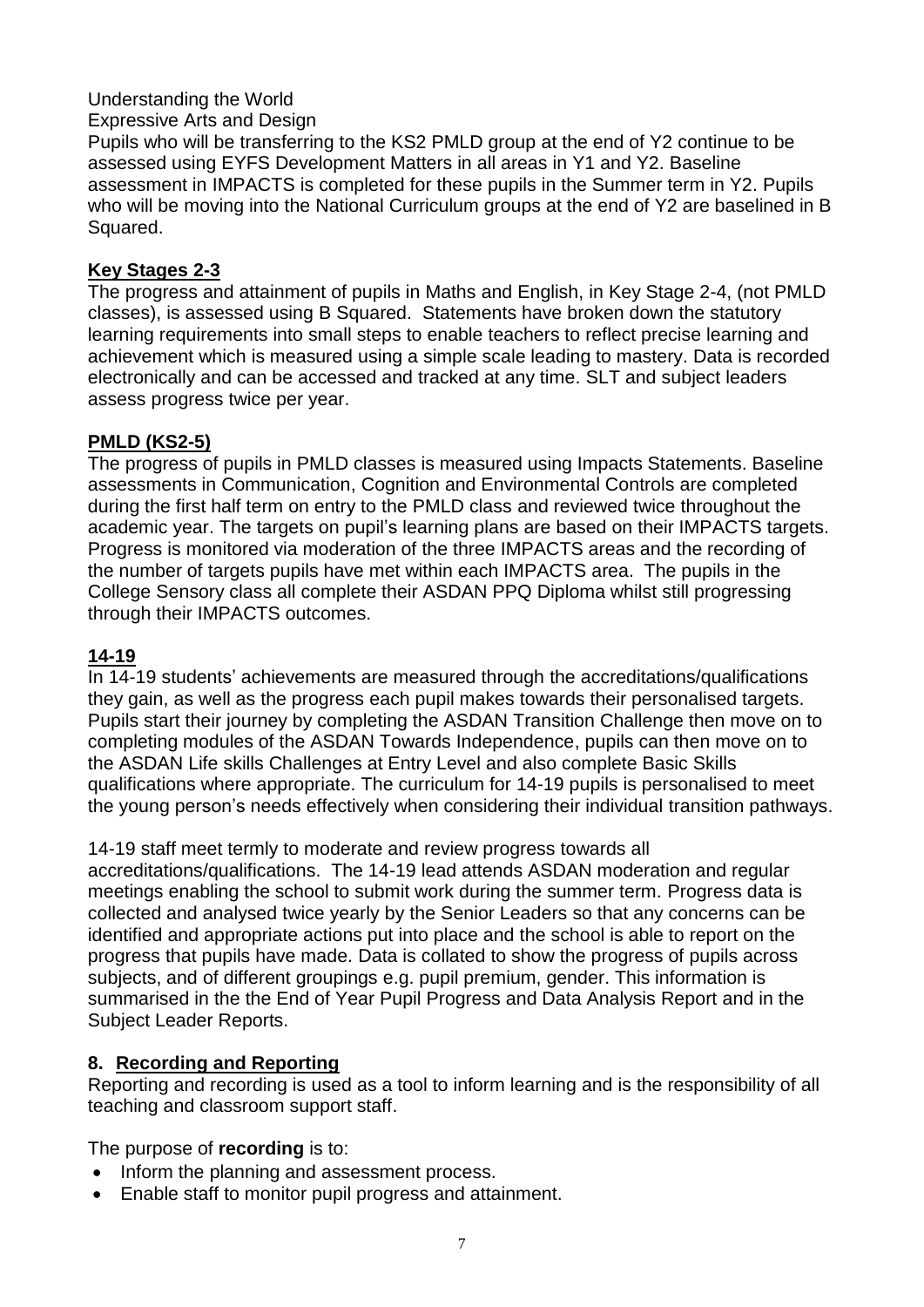- Recognise and celebrate achievement.
- Note strengths and areas for development.
- Provide data for moderation and scrutiny.
- Form a basis for reporting.

The purpose of **reporting** is to:

- Inform staff, pupils, parents, other professionals and the LA(s).
- Celebrate success and achievement.
- Provide opportunity for discussion and agreement.
- Inform the setting of further learning objectives
- Involve parents/carers in their child's learning.
- Ensure effective and appropriate transfer of information.
- Comply with statutory requirements.

# **9. Reporting to Parents**

Personalised Learning Plan Targets are shared with parents on a termly basis. These generally have targets including Maths, English and foundation subjects some also include wider outcome targets focusing on social and emotional learning, physical development or independence. Pupils in PMLD classes will have targets primarily linked to the IMPACS curriculum, the Engagement Model and physical and sensory needs. The targets are always linked to the pupils' EHC outcomes. At the end of each term teachers relay progress towards the children's Personalised Plan termly targets, as well as giving a summary report of the wider curriculum activities each child has participated in that term. Teachers and parents regularly collaborate through joint practice to help children to achieve their targets. Annual reviews take place yearly and other regular updates are supplied to parents in a variety of ways.

#### **10.Home Learning**

We recognise that our pupils may not always be able to attend due to health and/ or other factors. In these instances, we support parents by offering a variety of home learning opportunities:

- Termly pupil personalised plans give an overview of the topic being taught and personalised 'enrichment' home learning opportunities
- Home activity plans are produced by class teachers each term and are available on the school website
- Where appropriate, virtual Teams lessons will be offered for specific lessons and/ or 1:1 sessions
- Where appropriate, a tablet or laptop will be supplied to support with learning activities
- Bespoke activities sent home by the class teacher

# **11.Roles and Responsibilities**

# **(i) Monitoring Standards**

- The Headteacher has responsibility for the quality of teaching and learning, pupil achievement and for ensuring a successful learning culture.
- The Assistant Headteacher has responsibility for curriculum oversight and for assessment and reporting; the HT and AHT work with the individual Subject Leaders identified in the strategic and operational plan.
- The Senior Leadership Team are jointly responsible for monitoring the standards of teaching and learning, for supporting colleagues, being informed about current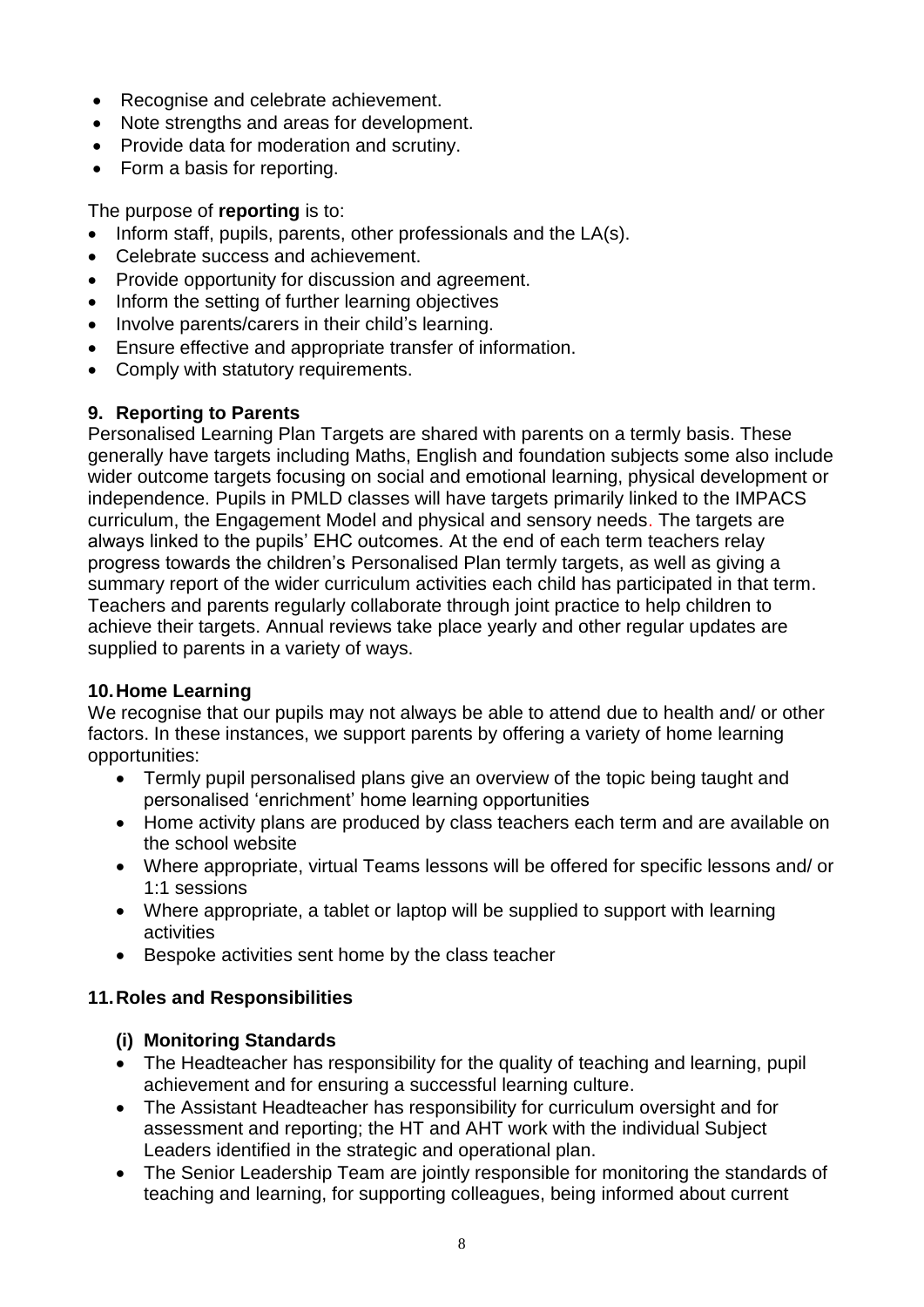developments and for providing a strategic lead and direction in the school. The Headteacher is responsible for school self-evaluation and use monitoring and evaluation of teaching and learning to identify the strengths and weaknesses in the school, in order to drive school improvement.

#### **(ii) Assessment and Reporting**

The Head-teacher is responsible for reporting on all aspects of pupil progress and achievement to all stakeholders including the Governing Body, the Local Authority and Ofsted Inspectors. The Assistant Headteachers are responsible for leading improvement in teaching and learning, recording pupil progress and achievement and measuring the outcomes of pupil targets. The Subject Leaders for Maths and English analyse data in their subject area. The Assistant Headteacher with responsibility for assessment produces the end of year School Data Analysis Report which forms the basis of the Headteacher's evaluation and review of pupil progress across each academic year.

#### **(iii) Curriculum Planning**

Teachers have the collective responsibility to ensure that lessons are properly planned, delivered and structured over a given period of time to ensure that every pupil will benefit from every lesson. Teachers produce a personalised plan for all subjects on the timetable which identifies the planned SMART objectives for each pupil. The long-term Planning Web/ pacing sheet identifies timebound learning activities in each subject area. They are written by the class teacher and monitored by the Subject Leader who is responsible for ensuring it reflects current good practice, regional and national strategies and initiatives, and meets statutory requirements. All planning is posted on the staff networked e-file to provide an ongoing library of planning available to all teaching staff.

It is the responsibility of the teaching and classroom support staff to differentiate subject delivery using a range of methods and approaches appropriate to the individual child. Issues to consider include:

- Educational implications of the profile of disability.
- Learning styles and interest
- Communication and A.A.C.
- Emotional and social development.
- Wellbeing
- Attainment.
- Inclusion
- Opportunities for enrichment and extension activity

It is the responsibility of Subject Leaders and persons with responsibility for curriculum areas to ensure that curriculum policies are reviewed and amended as necessary. Curriculum policy documents should set out the how, why and what is taught and provide a rationale and framework for a consistent and cohesive approach with a clear focus on the Intent, Implementation and Impact. In general, policies should be formed through discussion and consensus with staff.

# **(iv) Subject Leaders**

The general roles and responsibilities of subject leaders can be summarised as follows. They will:

- Take the lead in policy development
- Take a lead in planning scrutiny to ensure progression and continuity in their subject(s) across the age range.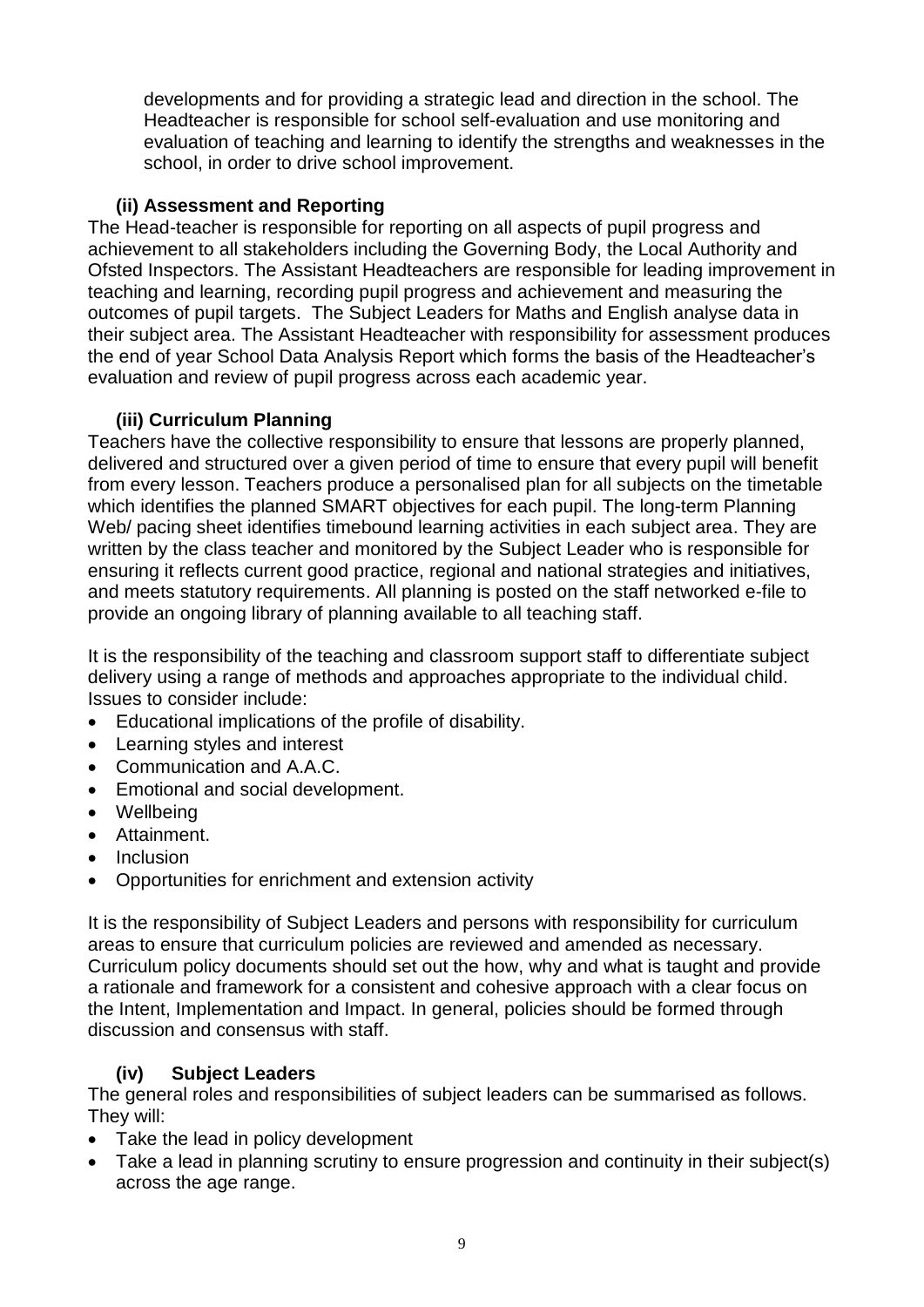- Monitor progress and development in their subject(s) and advise staff, the Headteacher and Governors on required action.
- Organise and purchase central resources for their subject(s) within the priorities and budget identified within the operation planning.
- Keep up to date with current practice and new initiatives and strategies.
- Attend relevant professional development and training especially within HET, which may have been identified through audit, as part of the Performance Management process, or as they arise.
- Support colleagues by coaching and mentoring, and advising on planning, teaching and learning, resources and developments.
- Produce a detailed evaluative end of vear report on developments in their subject area and on the progress, pupils have made.
- Report regularly to SLT and the Governing body on developments within their subject areas.
- An allocation of directed time is identified for subject leadership within the school calendar. There is an expectation that subject leaders will undertake many of their middle leader responsibilities within their own time (non- directed). Additional noncontact time to allow subject leaders to work proactively and responsively on new initiatives should be negotiated with the Head-teacher.
- Subject leaders are required to maintain a Subject Leaders File containing information relevant to the subject, which includes information about planning, action plans, and evaluations, subject monitoring, scrutiny of planning, notes from learning walks, minutes from meetings, subject policy, record of own CPD/ WFD and impact as well as identified needs of others. In addition, there should be information relating to resources, budget and purchases, significant events, etc

Subject Leaders with a TLR, currently English and Maths are accountable for pupil progress in their subject and must be pro-active in their leadership.

#### **Continuous Professional Development**

The responsibility for the professional development of staff lies with the Headteacher; however, the Assistant Headteacher has day to day responsibility for Curriculum and Professional Development and Work Force Development. Whole staff professional development is identified through the priorities selected in the School Improvement Plan and the skills and knowledge required to deliver these priorities. Individual professional development is identified through individual appraisal interviews with the member of the Senior Leadership Team. A professional development training plan is prepared and implemented, based on the school's priorities and individual staff's priorities, by the Assistant Head-teacher on an annual basis. Each teacher has an individual action plan resulting from lesson observations which identifies strengths, and areas for development in continually improving teaching and learning.

#### **Equal Opportunities**

It is the responsibility of everyone in our school community to ensure that that all members of the school community are given the opportunity, and support they need to learn and develop their potential in every area of school life regardless of sex, race, ability, social class, religion or appearance.

#### **Health and Safety**

It is the responsibility of all staff at Frederick Holmes School to adhere to the relevant school policies and guidelines for Health and Safety.